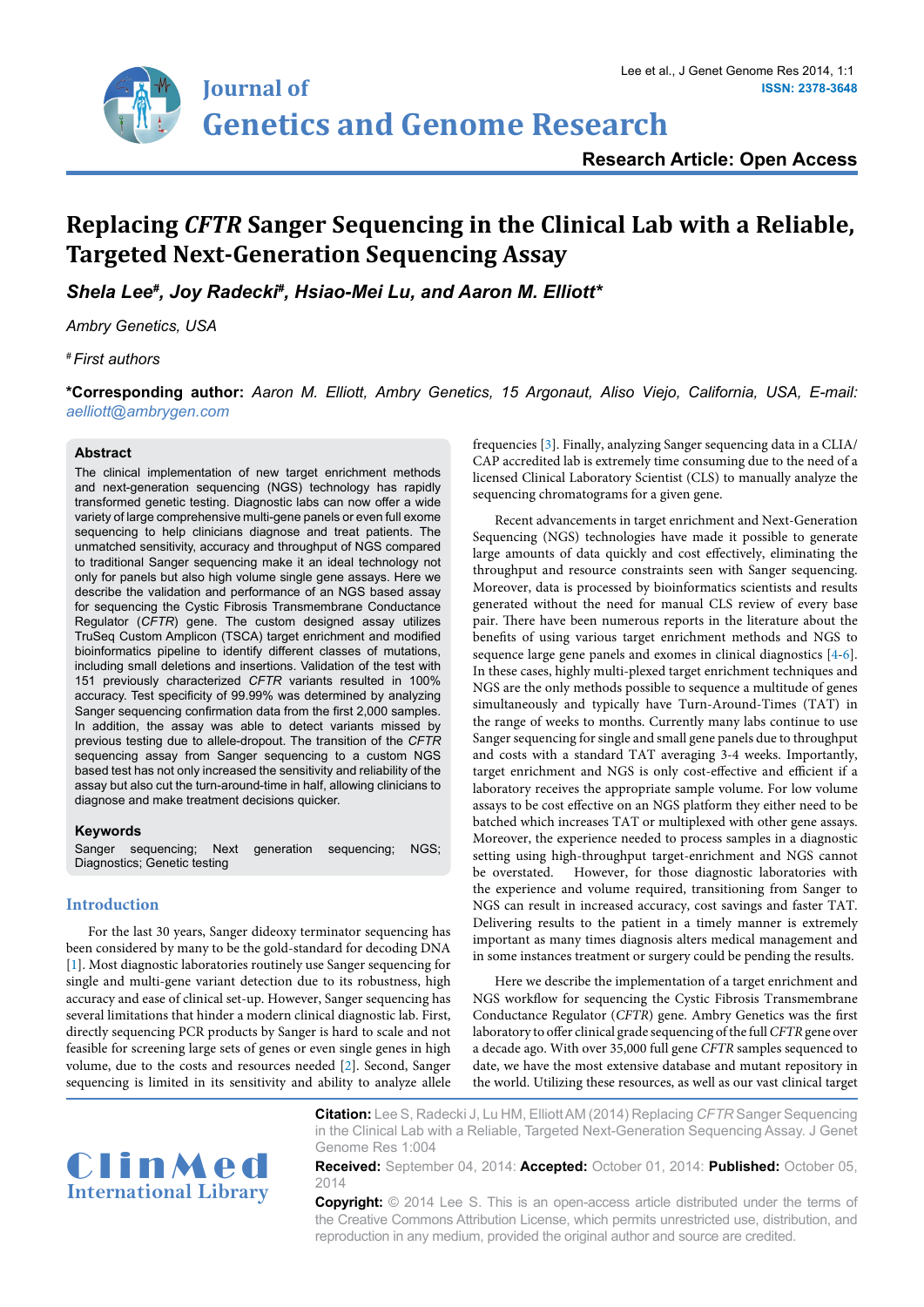enrichment and NGS experience, we detail the transition of our PCR amplicon based Sanger *CFTR* assay over to a custom designed TruSeq Custom Amplicon (TSCA) target enrichment and NGS assay. This approach coupled with our custom bioinformatics pipeline has increased our test accuracy and sensitivity while decreasing our test TAT from 14-28 days to 5-13 days, allowing clinicians to diagnose and make treatment decisions quicker.

# **Materials and Methods**

# **DNA samples**

The *CFTR* NGS assay was conducted on 43 previously characterized, archived genomic DNA samples and an additional 2,000 clinical samples sent in for testing. All individuals used for testing provided written consent. All data was de-identified prior to analysis. At least 6~7µg of genomic DNA was extracted from whole blood or saliva using the QiaSymphony instrument (Qiagen) according to the manufacturer's instructions. Isolated DNA was quantified using a NanoDrop UV spectrophotometer (Thermo Scientific)

#### **TruSeq Custom Amplicon library preparation**

Using Illumina Design Studio, a pool of custom oligonucleotides were designed to fully target and capture all *CFTR* exons, the 5'UTR region, two deep intronic regions and at least 20 base pairs flanking exons . For each sample ≥250 ng of genomic DNA was used to generate TSCA libraries using Illumina's TruSeq Custom Amplicon Kit (Cat # FC-130-1001) according to the Illumina protocol (#15027983 Rev.A). In brief, a template library is generated by hybridization of *CFTR* oligonucleotide probes to unfragmented genomic DNA, followed by extension and ligation resulting in DNA templates consisting of regions of interest flanked by universal primer sequences. Indices and sequencing adapters are then attached to the template by PCR, purified, quantified and normalized to 2nM. Samples are then pooled, and sequenced on the Illumina MiSeq. Base calling and annotation were performed using Ambry's custom built bioinformatics pipeline. Illumina Design Studio does not allow custom sequence input and will not accommodate breakpoint probe design for large deletions. Secondary amplicons, "add-ons", were developed in house to achieve full coverage of the *CFTR* targeted regions and common large deletion breakpoints.

# *CFTR* **add-on library preparation**

Add-On primers were designed in Vector VNTI Advance v11.5.1 (Invitrogen) with TSCA adapter sequences attached. For PCR amplification, 50 ng (50ng/ $\mu$ l) of genomic DNA was added to 5  $\mu$ l HotStarTaq Master Mix (Qiagen), 1 µl of tailed primers (2.5 µM and .5 µlM), 1 µl of i5 2.5 µM Primer Index, 1 µl of i7 2.5 µM Primer index and 1µl of nuclease-free water. PCR amplification was performed in a Bio-Rad MyCycler (Bio-Rad) with the following conditions: 95°C for 15 min, followed by a program of 94°C for 30 s, 61°C for 30 s, and 72°C for 45s for 35 cycles and ending with a 10 min extension at 72°C. PCR products were purified using AMPure XP beads (Beckman Coulter) according to the manufacturer's instructionsand pooled into a single tube per amplicon. Amplicon using AMPure libraries were quantified using the Bioanalyzer DNA 1000 kit (Agilent Technologies), and normalized to combine with the associated TSCA library.

# **Sequencing and analysis parameters**

TSCA libraries were sequenced on the Illumina MiSeq platform using sequencing-by-synthesis technology using 150 base paired-end reads. Sequence read data were analyzed using the Ambry custom bioinformatics pipeline for *CFTR* TSCA. Initial data processing and base calling, including extraction of cluster intensities, was done locally on the instrument control PC using MCS 1.2.3. and RTA 1.14.23. Sequence quality filtering script was executed in the Illumina CASAVA software V.1.8.2. The MiSeq Reporter V.1.3.17 (Illumina) software was used to detect SNPs, variants and indels, and to generate coverage and no coverage reports. Reads were accurately aligned to

<span id="page-1-0"></span>

a reference sequence and base-calls that differed from the reference were evaluated to identify possible biases. The variant calling filters used were: quality score  $\leq 20$  and coverage  $\leq 10x$ . These two values were determined empirically to ensure a mutation detection rate of 100% with minimal false-positive calls. Sanger sequencing confirmation was performed for all sequence alterations within the analytical range of the test.

# **Results and Discussion**

# *CFTR* **NGS assay workflow**

The development of a high volume diagnostic sequencing test is a more challenging and time consuming undertaking compared to implementing a research grade assay. When designing probes or primers for target enrichment, high frequency SNPs (> 1%) must be avoided to limit allele drop-out. In addition, the assay must be able to identify all known pathogenic variants within the reportable range of the test. Any variant or region which cannot be reliably detected by NGS needs to be sequenced by Sanger sequencing to provide adequate coverage. Finally, the assay workflow needs to be suitable for high-throughput and meet the requirements of a CLIA/CAP accredited lab. Due to all these factors, most diagnostic assays need to be custom developed and cannot be directly purchased as a catalog product from a vendor.

From a technical standpoint, the *CFTR* NGS assay provides several advantages compared to the traditional Sanger sequencing test and other *CFTR* NGS approaches which enable a faster diagnostic TAT. The *CFTR* NGS assay is comprised of 61 amplicons in a single reaction compared to 33 primer pairs and 66 reactions (forward read and reverse read) for Sanger sequencing. In addition, the workflow is highly automated with the majority of time saved in not having to analyze Sanger chromatograms for every region sequenced. The integrated dual indexing during PCR enables up to 96 samples (including positive and negative control) per NGS run on the MiSeq (Illumina), drastically shortening the time and expense compared to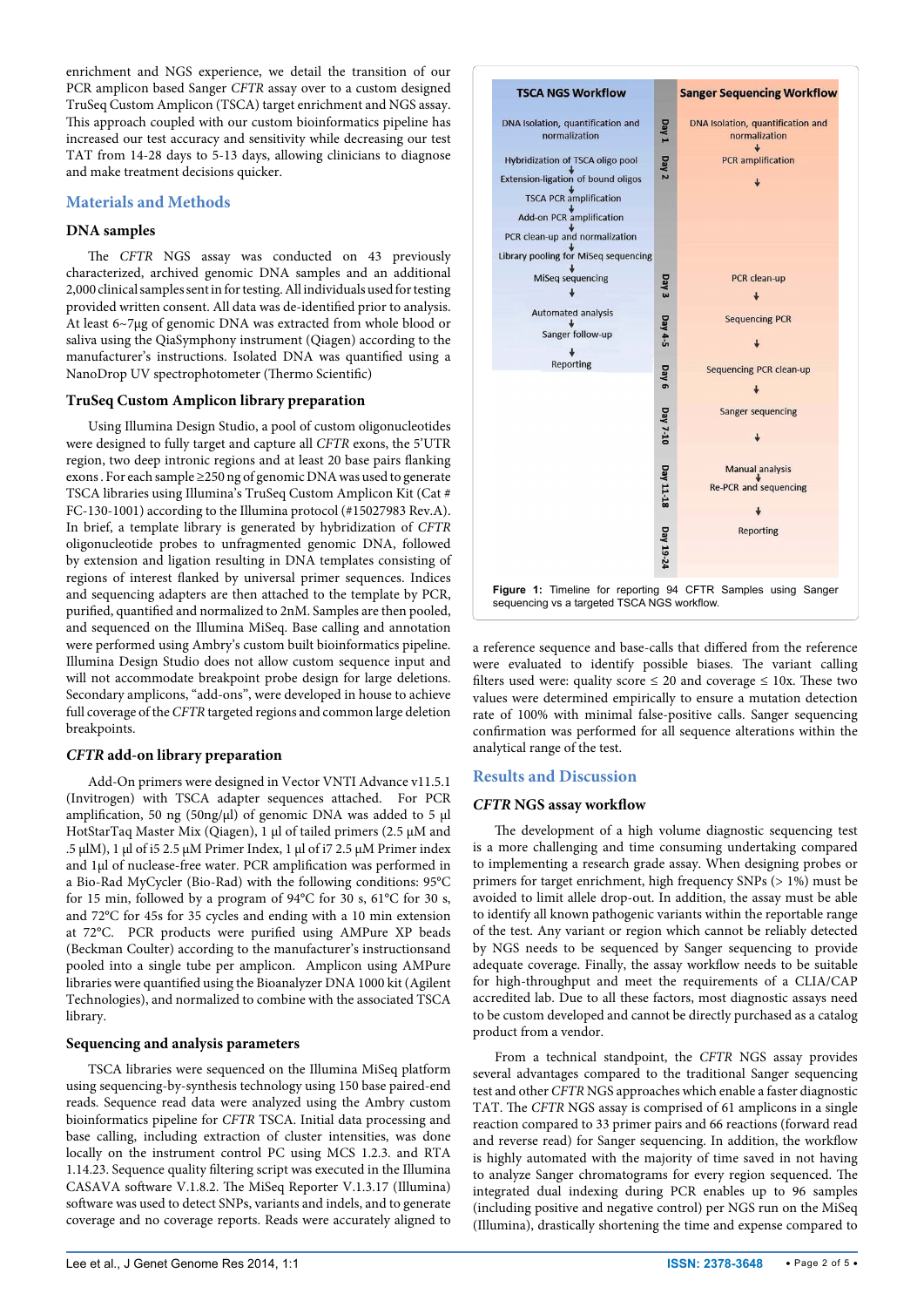<span id="page-2-0"></span>

Sanger sequencing ([Figure 1\)](#page-1-0).

#### *CFTR* **NGS assay design**

The custom designed *CFTR* NGS sequencing test includes comprehensive analysis of all 27 coding exons and at least 20 bp into the flanking intronic sequences and 5' and 3' untranslated regions. The assay was also developed to target the Poly-Thymidine (poly-T) and poly-thymidine-guanine (poly-TG) tracts of exon 10 [\[7,](#page-4-5)[8\]](#page-4-6), identify the c.1679+1634 A>G mutation in intron 12, and the c.3717+12191C>T mutation in intron 22.The assay is designed to detect nucleotide substitutions, small deletions, small insertions (including small repeat expansions) and small indels. To identify large deletions and duplications beyond the capability of NGS detection, Multiplex Ligation-Dependent Probe Amplification (MLPA) is done concurrently for all samples.

When transitioning a diagnostic assay to a new technology (Sanger to NGS), it is extremely important to have a good understanding of the variants characterized previously. For example, an assay could have limitations in detecting medium size deletions. These are deletions that are too big to detect by target enrichment and NGS but too small to pick up with MLPA or a microarray. By analyzing the genomic coordinates of the probe design we were able to determine if the design could detect the mutations in our extensive *CFTR* database. In the TSCA design there was a probe placed over a known 84 base pair deletion in exon 14 (c.1817\_1900del84) which would cause the mutant allele to drop out, resulting in the sample appearing wild-type (false negative). Unfortunately, the Illumina design software does not

allow the user flexibility to determine where probes are placed nor does it enable the user to detect breakpoints. To resolve this issue, add-on break point PCR primers were designed to detect the del84 variant and the amplicons combined with the TSCA final library for NGS sequencing.

Bioinformatics and software employed for data analysis in diagnostic assays introduces arguably the most variability in accuracy and sensitivity between different NGS tests. It is imperative that the bioinformatics pipeline be specifically tailored for the gene being tested and account for the methods used for enrichment and sequencing. During development of the *CFTR* NGS bioinformatics pipeline, we discovered the primer trimming function in the standard Illumina MiSeq Reporter resulted in unreliable variant calling in regions neighboring primer sequences. For example, a one base pair deletion close to the trimmed off primer sequence is problematic for the variant caller as it cannot distinguish whether it is a true deletion or a sequencing error in the beginning of the read. However, a one base pair deletion can easily be detected by aligning untrimmed primer sequencing reads because the one base pair gap sits close to the center of the read. Therefore, in order to increase the accuracy and sensitivity of calls near primer binding sites, we customized our bioinformatics pipeline to cross check variants on and near primer regions using both trimmed and untrimmed reads.

#### **Analytical validity of** *CFTR* **NGS assay**

To determine the accuracy and sensitivity of the *CFTR* assay, a cohort of 43 previously Sanger sequenced DNA and saliva samples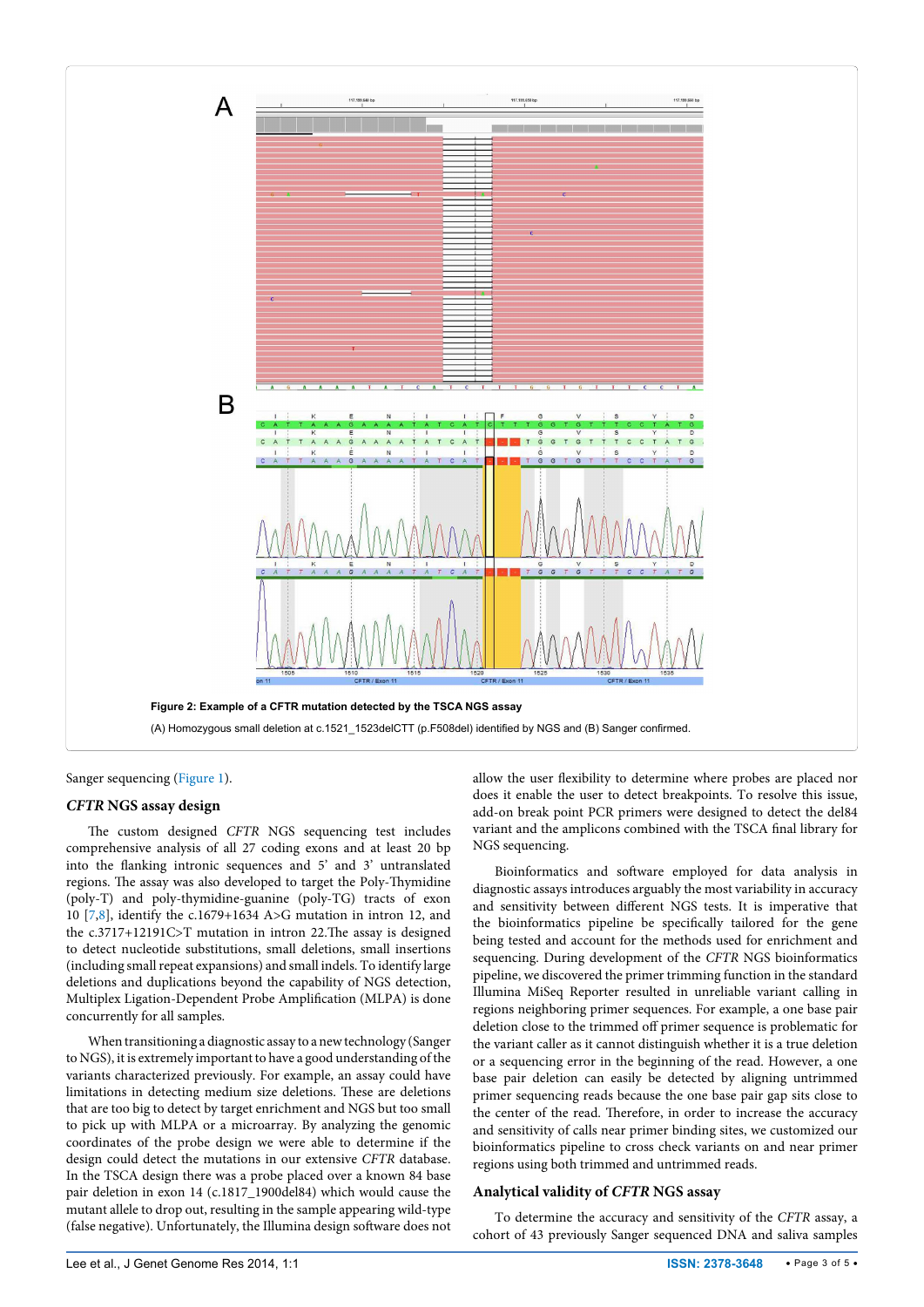<span id="page-3-0"></span>**Table 1:** Accuracy variant detection on previously characterized samples.

| <b>Coding Variant</b> | <b>Protein Variant</b> | <b>HET/HOMO</b> |
|-----------------------|------------------------|-----------------|
| c.-347G>C             | Promoter               | <b>HET</b>      |
| c.-893_-891delTAT     | Promoter               | HET             |
| c.166G>A              | <b>E56K</b>            | <b>HET</b>      |
| c.178G>T              | E60X                   | HET             |
| c.224G>A              | <b>R75Q</b>            | <b>HET</b>      |
| c.349C>T              | <b>R117C</b>           | <b>HET</b>      |
| c.350G>A              | <b>R117H</b>           | <b>HET</b>      |
| c.489+1G>T            | <b>Splice Variant</b>  | <b>HET</b>      |
| c.1007T>A             | 1336K                  | <b>HET</b>      |
| c.1329 1330insAGAT    | I444RfsX3              | <b>HET</b>      |
| c.1438G>A             | G480S                  | HET             |
| c.1521 1523delCTT     | F508del                | <b>HET</b>      |
| c.1523T>G)            | F508C                  | <b>HET</b>      |
| c.1666A>G             | 1556V                  | <b>HET</b>      |
| c.1727G>C             | G576A                  | <b>HET</b>      |
| c.1817 1900del84      | M607 Q634del           | <b>HET</b>      |
| c.2002C>T             | <b>R668C</b>           | <b>HET</b>      |
| c.2051 2052delAAinsG  | K684SfsX38             | <b>HET</b>      |
| c.2089 2090insA       | R697KfsX33             | <b>HET</b>      |
| c.2506G>T             | D836Y                  | HET             |
| c.2856G>C             | M952I                  | <b>HET</b>      |
| c.2991G>C             | L997F                  | <b>HOMO</b>     |
| c.3196C>T             | R1066C                 | <b>HOMO</b>     |
| c.3705T>G             | S1235R                 | <b>HET</b>      |
| c.3808G>A             | D1270N                 | HET             |

Table illustrates representative calls from 46 samples.

<span id="page-3-1"></span>

were selected which represented a variety of different classes of variants including small insertions and deletions. The average read depth across all samples was extremely high at 2,900X. The 46 samples harbored 151 previously detected germline variants, which were all correctly identified using the NGS *CFTR* assay, resulting in 100% sensitivity ([Table 1](#page-3-0)) ([Figure 2](#page-2-0)). Included in the accuracy samples was the c.1817\_1900del84 variant which is detected using the addon breakpoint primers. There were no false positives identified in the accuracy samples. However, the false positive rate of an assay cannot typically be well defined until hundreds or thousands of samples are processed. Therefore, to better determine the false positive profile of the assay, after clinically launching the test those variants detected by NGS were Sanger confirmed. Following the analysis of 2,000

patient samples submitted for *CFTR* full gene sequencing using the custom TSCA NGS assay there were 115 homozygous variants and 1,020 heterozygous variants confirmed. In the first 2,000 samples we detected 40 false positives ([Figure 3](#page-3-1)). All false positive calls were at a read ratio below 20% or very low coverage. The low false positive rate of the assay, which reduces the need for time consuming Sanger sequencing confirmation, is crucial to meet the 5-13 day TAT.

A major concern of diagnostic sequencing is allele drop-out which often produces false negatives. This occurs when a variant located underneath a primer binding site interrupts hybridization resulting in amplicon drop-out [\[9,](#page-4-7)[10](#page-4-8)]. If a variant is located on the same allele and within the affected amplicon, the variant will go undetected. Allele drop-out is a major concern in primer based target enrichment, such as that used in Sanger sequencing, as one variant underneath a primer is sufficient to cause drop-out. In our TSCA *CFTR* design we tested several samples with known variants underneath the probe binding sites and did not observe a significant effect on allele bias. Notably, the new design has detected variants in several samples that were previously missed by Sanger sequencing. For example, the TSCA NGS *CFTR* assay detected a sample with a c.3154 T>G heterozygous variant, which had previously been identified as homozygous by Sanger sequencing ([Figure 4\)](#page-4-9). Upon further inspection, a variant was detected underneath the PCR primer binding site resulting in alleledrop out. Typically, when utilizing Sanger sequencing, allele dropout is only detected when the wild-type allele is affected, leaving a suspicious homozygous mutation call [\[10](#page-4-8)].

To determine the precision and reproducibility of the assay 16 previously characterized blood and saliva samples harboring a total of 53 variants were processed through the entire workflow three times and concordance between runs determined. There was no significant variability detected between repeats as all 53 variants were detected in each run resulting in 100% reproducibility.

#### **Other NGS** *CFTR* **assays**

There have been numerous publications detailing the design and validation of NGS based *CFTR* assays [\[11-](#page-4-10)[14\]](#page-4-11). Importantly, there are significant differences between the *CFTR* sequencing test described here, which is designed to process clinical samples in high volume, and other published assays. When implementing a diagnostic test into clinical practice, the accuracy and specificity of the assay cannot be compromised for throughput and speed. Recently, AbouTayoun et al. described a comprehensive *CFTR* NGS assay utilizing Ion Torrent semiconductor sequencing technology [\[11\]](#page-4-10). In concordance with a 2012 published study detailing *CFTR* Ion Torrent sequencing, the authors observed false positive calls in homopolymer stretches, a common problem with flow based chemistry [[12](#page-4-12)]. In our experience, these can be accounted for bioinformatically, however it is generally at the expense of missing true calls in the region. Ultimately, a lab would need to Sanger sequence these homopolymer regions to be confident in making the correct call, costing time and money.

In addition to accuracy and specificity, diagnostic labs processing large numbers of samples need an assay designed for high throughput and fast TAT. The *CFTR* NGS assay described by Trujillano et al. utilized NimbleGenSeqCap probe based target enrichment with Illumina HiSeq sequencing [\[13\]](#page-4-13). The complete *CFTR* gene was tiled with probes to accurately detect not only small base pair variations but also gross deletions and duplications. However, the assay workflow is long and cumbersome. First, the starting material required is over 1µg, which could be a significant limitation for some sample types such as blood spots. In addition, there are several time consuming steps such as sonication, library preparation and a 48-72 hour hybridization, which significantly increases the time required to process samples. Moreover, only 24 samples were multiplexed per lane of sequencing reducing the throughput. Therefore, with the described workflow it would be nearly impossible to generate a diagnostic report within the proposed low end TAT of 5 days.

The Illumina MiSeqDx *CFTR* NGS assay is an FDA-cleared *in vitro* diagnostic (IVD) system [\[14\]](#page-4-11). The assay uses the same workflow